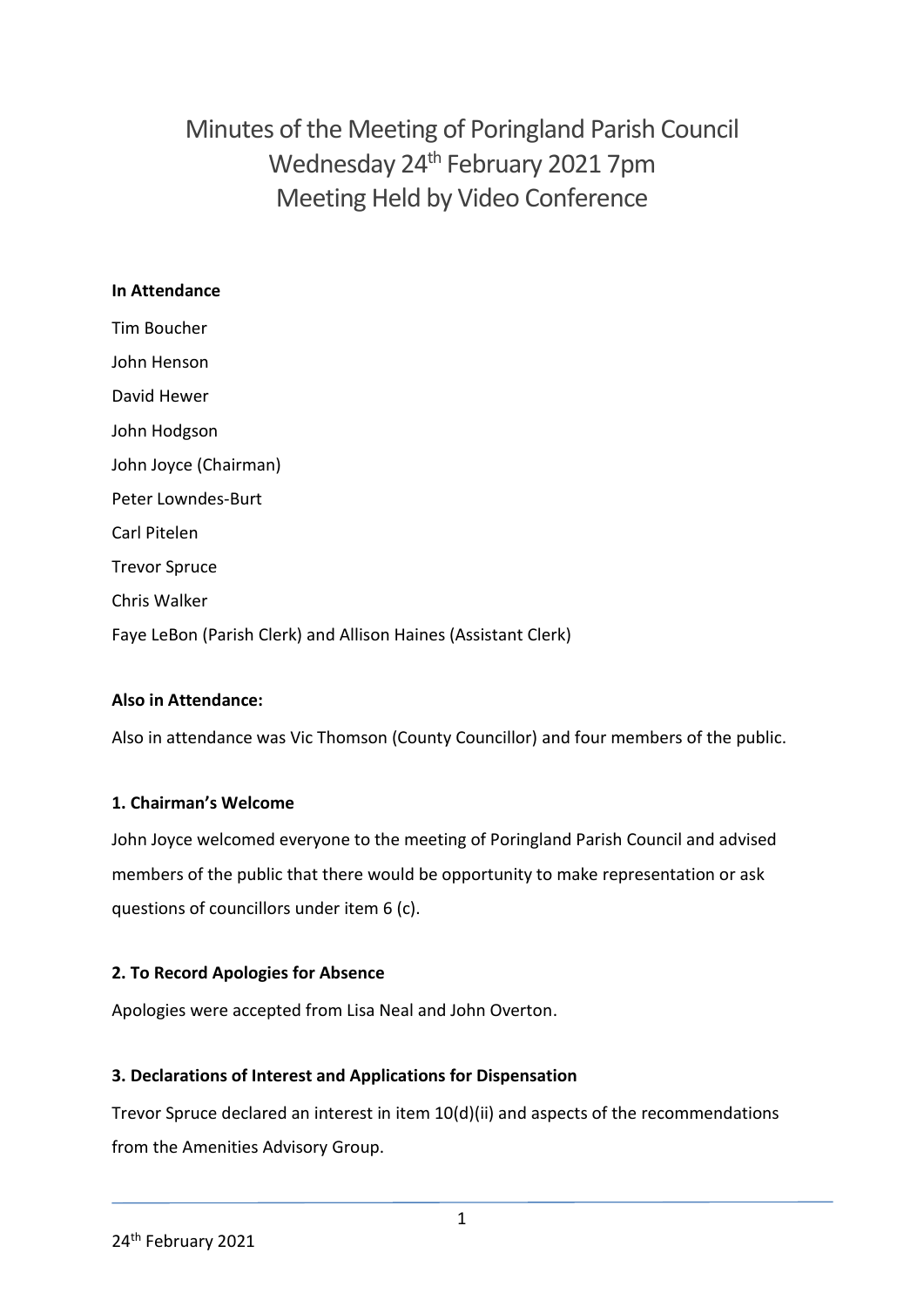Tim Boucher advised that he knew the applicant for planning application 2021/0137 and so would not be participating in the discussion under item 7(a)(i)

# **4. To Agree Minutes of the Meeting Held on 27th January 2021**

After the correction of typographical errors, the minutes of the meeting held on 27<sup>th</sup> January 2021 were agreed after a proposal by David Hewer and a second by John Hodgson.

# **5. Matters Arising from the Minutes of 27th January, Including Clerk's Report**

The Clerk's report had been previously circulated. It detailed:

- *Tree Warden Commemoration*: The Copper Beech has been purchased and planted. The associated plaque will be installed this week.
- *Playing Field CCTV:* The alarm company to be contacted to establish link between pavilion and community centre, now that CCTV system has been upgraded.
- *Play Areas at Clements Gate:* David Wilson Homes is in the process of reviewing their options as a result of the commuted sums that they will have to pay under South Norfolk Council's SPD.
- **Dog Bin at Clements Gate.** The invoice for the commuted sum has now been settled. South Norfolk Council has been advised that the bin is now the responsibility of the Parish Council and should be invoiced accordingly. Tim Boucher advised that there has been a second bin installed which ought to have been part of the commuted sum. The Clerk is to arrange for this to be added to the Parish Council's responsibility.
- **Extension of Gritting Route Along Rectory Lane** Further to Norfolk County Council's request that parishioners should contact the Parish Council for extensions to gritting routes, and the Parish Council's support of the parishioner request, the initial response from Norfolk County Council advises 'For your information, we do not make any changes to our published routes during the gritting season, October to April, but any request we do receive during the season are reviewed in the Spring, and the Parish Council made aware of our decision. For your general information, it is very unusual for us to make any changes to our gritting routes without a significant change in the infrastructure (new roads/roundabouts etc being built), but I will certainly consider this matter for you, and send you a response, which is normally May/June.'

This is disappointing as this level of information is not given to parishioners, only that they should contact the Parish Council. Our county councillor has been asked to add weight to the Parish Council's request.

- **Staff Mobile Phones.** These have been purchased and the new numbers sent to councillors. They have also been insured and added to the asset register.
- **Lease for the Men's Shed**. The draft Heads of Terms have been sent to our solicitor, to draft a lease which can then be considered by Men's Shed and Fields in Trust.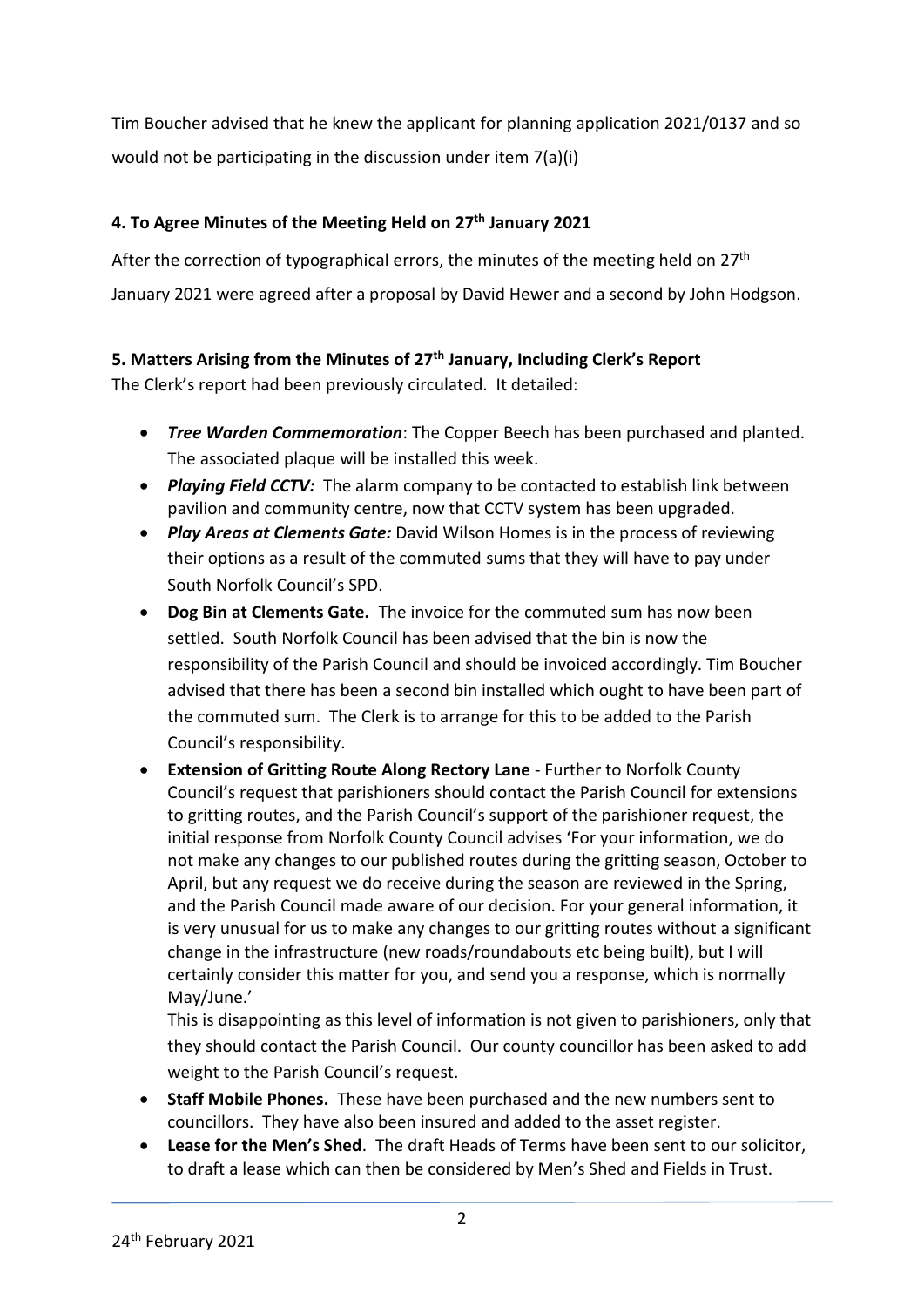However, our solicitor has been advised this this work is secondary to the s106 transfer with Norfolk Homes.

Chris Walker reported that the draft Terms of Reference for the Fiveways roundabout work will be going to Framingham Earl Parish Council on 2<sup>nd</sup> March. Clarity has been sought from the county councillor regarding the use of the £12,000.

## **6. Adjournment for Public Participation, District and County Councillors, and Councillors with any Pecuniary Interests**

It was agreed that standing orders should be suspended.

## a) District Council Report

Cllr Spruce reported that the Covid-19 rates for South Norfolk were now 60 per 100,000 and there are 48 Covid patients in the Norfolk and Norwich University Hospital.

South Norfolk Council is still recruiting for a drainage/flood officer, and the Covid marshals remain active across the district.

South Norfolk Council planning officers are liaising with Norfolk Homes to ensure that there have been no planning breaches in relation to the infilling of the ditches on Carr Lane. If there has been a breach it will be passed to enforcement.

### b) County Council Report

Vic Thomson had sent a comprehensive written report to the Parish Council.

He reported that he had pushed for rewording on Norfolk County Council's website in relation to highways queries being directed to parishes.

He has been liaising with the Clerk over the bollards that have been installed on Carr Lane, restricting access to the adjacent land, and had ensured that the information about Carr Lane being closed off had been sent to the companies that feed information to satellite navigation. He had also escalated John Hodgson's query about the white lining between the A47 and A146. Clarification was also given about the s106 money for the Fiveways roundabout, and that was that the money does not cover maintenance. The cleaning of the gullies had also been escalated.

The census is on 21<sup>st</sup> March.

3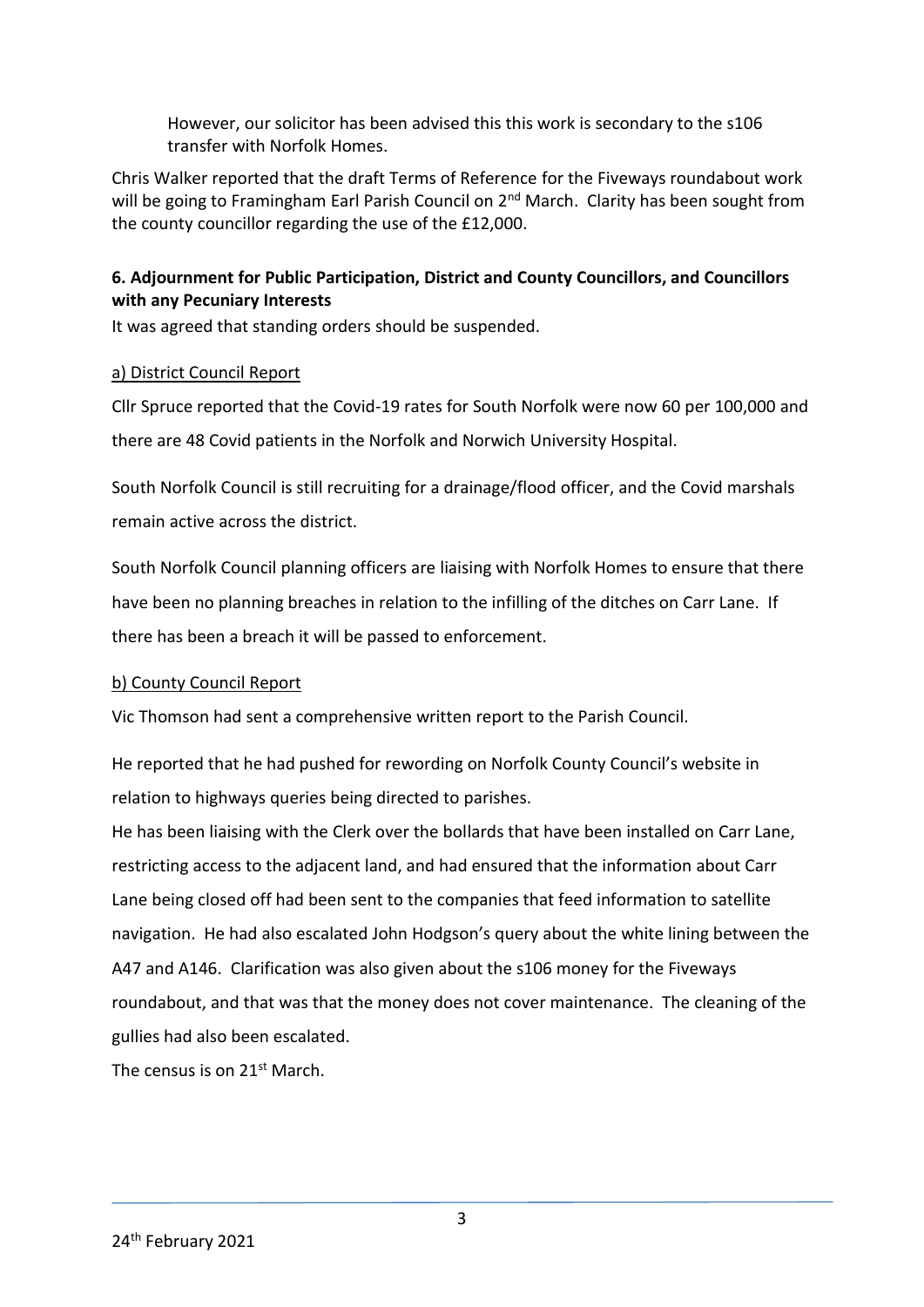Norfolk County Council's budget was passed on 22<sup>nd</sup> February and money has been set aside for flooding. The members' grant has been increased from £6,000 to £10,000 and has been expanded to include green projects.

7,000 laptops and computers have been collected and distributed through the scheme arranged by Norfolk County Council, the Norfolk Community Foundation and the EDP.

Cllr Thomson will send the Clerk further details of a scheme to offer households across Norfolk grants to protect against flooding.

There remains interest in the improved broadband scheme. It was emphasised that the scheme is based around individual cabinets and not parish boundaries. David Hewer queried whether this could be extended to the whole of Poringland. Cllr Thomson replied that it could, but ideally there needs to be a willing councillor and also local volunteer to assist with each cabinet. Further information on the new scheme will be available at the beginning of April. It was agreed to discuss this at the next strategic meeting on 14<sup>th</sup> April.

The Clerk thanked Cllr Thomson for his assistance in ensuring the roadworks at the Budgens roundabout did not coincide with the vaccine clinics.

#### c) Public Participation

The applicant for planning application 2021/0137 provided the meeting with further information about the application.

A member of the public sought clarification on the condition of Carr Lane. It was clarified that it is still a public highway under the responsibility of Norfolk County Council. The Clerk is to report a pot hole outside the car park to the Community Woodland.

*Vic Thomson Left the Meeting, Due to a Prior Commitment* 

*Standing orders were reinstated.* 

### **7. Planning**

### a. To Consider Applications Received

### *i. 2020/0137 – 21 Stoke Road – Replacement Garage*

Trevor Spruce presented this application to the meeting. There were no objections online to the application online, and it was thought that the application would be an improvement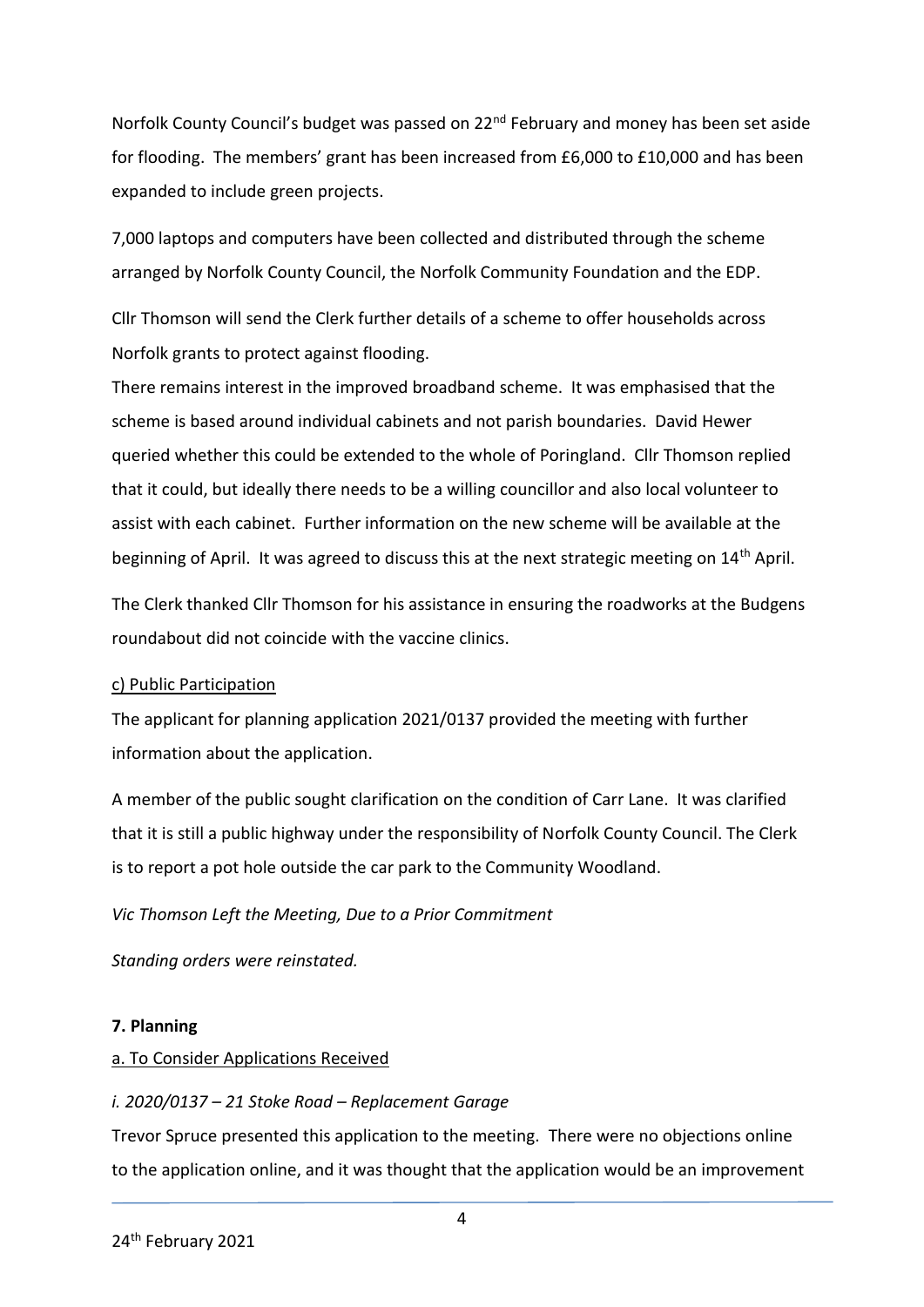to the existing garage. Trevor Spruce proposed that there be no objections to the application, seconded by John Henson and carried. Tim Boucher abstained from the vote and took no part in discussions.

# *ii. 2021/0207 – 33 The Street – Conversion of Existing Double Garage for use as a Chalet Style One Bedroom Annexe of Holiday Let*

John Joyce presented this application to the meeting. This was a resubmission of a previous application which has obtain approval. It detailed changes to the converted garage, which removed a second floor and the living space which would have been on the second floor, forming a single storey extension. The neighbour objections were noted, mainly in relation to perceived overlooking of their respective properties. Taking all information into account, John Joyce proposed that there should be no objections to this application, seconded by Chris Walker and carried.

*iii. 2021/0225 – 4 Sunnyside Avenue - Demolition of existing timber structure (masonry structure retained) and erection of new front side and rear extensions under new pitched roof.*

John Hodgson presented this application to the meeting. He noted that the application was for a single storey design, more in keeping with other properties in this area. He proposed that there should be no objections to the application, seconded by Chris Walker and carried.

*It was agreed to consider the following application as urgent business*

*iv. 2021/0151 – 35 Brickle Wood Avenue - Erection of a 7.4m long by 2.3m high brick wall to replace an existing wooden fence.*

John Henson presented this application to the meeting. He raised concerns about the height of the wall, advising that it shouldn't be more than 2m in height. Tim Boucher felt that it would be surprising to allow such a change on a boundary of a new development which had recently been completed, and was concerned about the light being restricted to the neighbouring property. Trevor Spruce queried whether any neighbours have objected? John Joyce advised that it was too early in the planning process for this. John Henson proposed that the Parish Council should object to this application on the grounds of the height of the proposal wall, seconded by Tim Boucher and carried.

5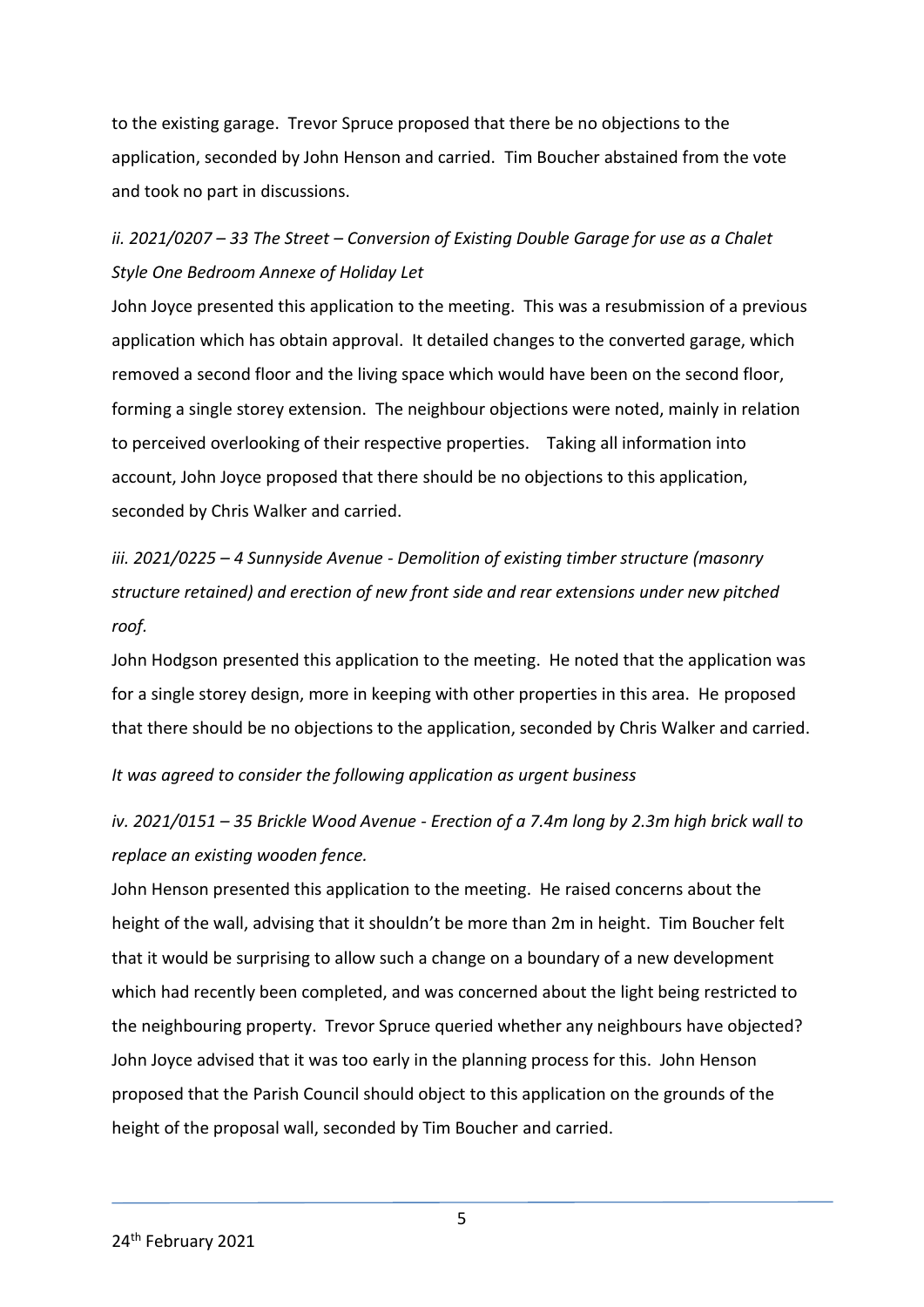### b. To Note Planning Decisions

The following decisions were noted:

i) 2020/2157 – 7 Sebald Crescent – Single storey flat roof extension of rear of garage.

#### **APPROVAL WITH CONDITIONS**

ii) 2020/2285 – 28 The Ramblers - Single storey rear extension, loft conversion and addition of windows height of 2.9m. **APPROVAL WITH CONDITIONS**

iii) 2020/2318 – 55 Howe Lane - Single storey front extension and first floor side extension

#### **APPROVAL WITH CONDITIONS**

iv) 2020/2339 – 2 Upgate – Works to TPO Trees. **APPROVAL WITH CONDITIONS**

v) 2020/2451 – 66 Rectory Lane - Single storey pitched roof front extension **APPROVAL** 

#### **WITH CONDITIONS**

vi) 2020/1282 – 27 Howe Lane - First floor front and side extensions, including front infill extension to ground floor – **APPEAL DISMISSED**

vii) 2019/2542 Land to the East of Rectory Lane - Proposed dwelling and garage with access – **APPEAL DISMISSED**

### **8. Correspondence and Consultations**

a) To Consider Response to Government Consultation on Changes to the NPPF (deadline 27th March)

John Henson advised that he and the Clerk had worked on the draft responses in this section. He presented the draft responses, emphasising the strengthening of the definitions of sustainability.

Chris Walker noted some typographical errors which will be checked prior to submission.

John Joyce stressed the need to push the need for 'effective' community engagement in the response.

Subject to the above, the response was agreed and will be submitted on behalf of the Parish Council.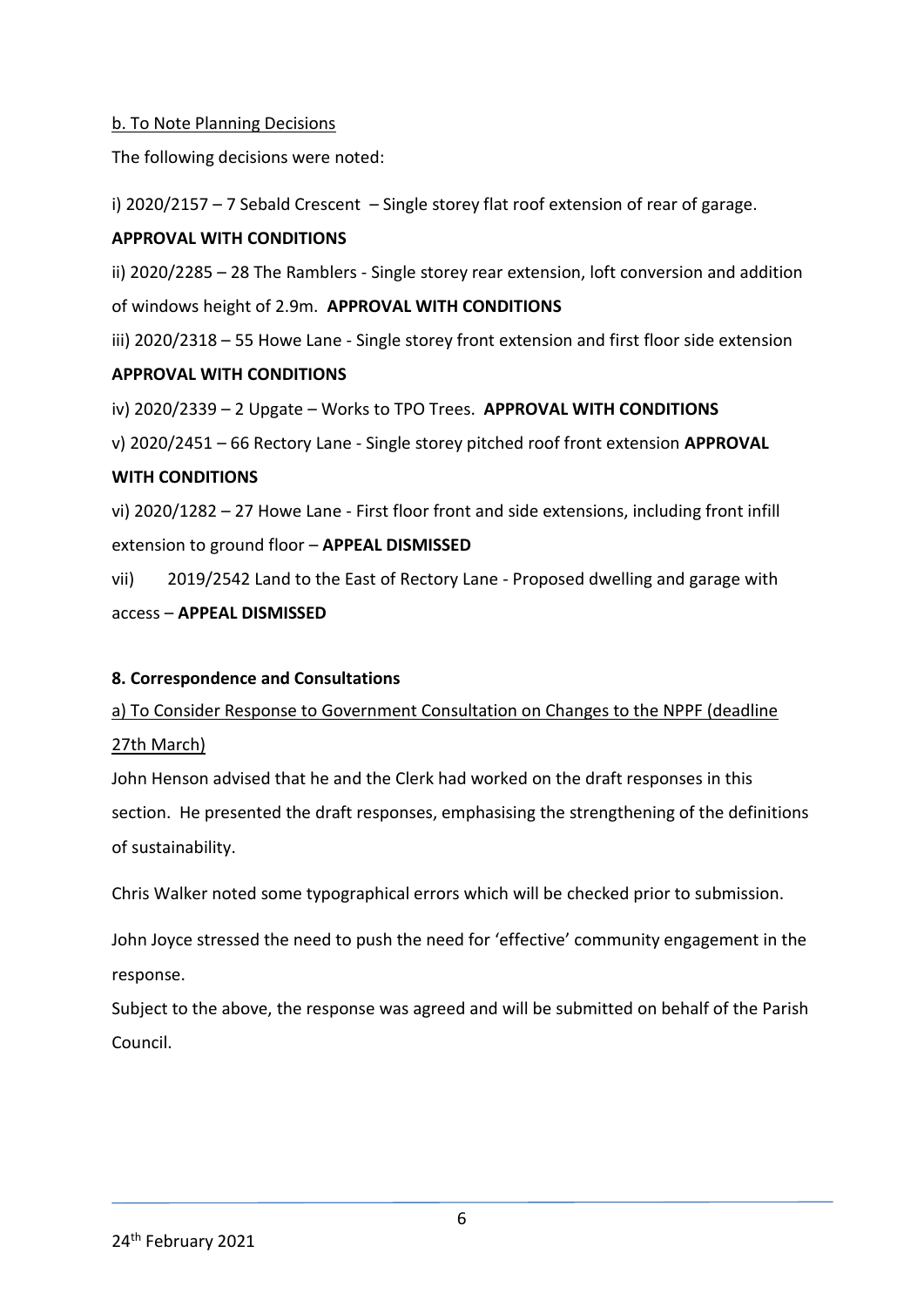# b) To Consider Response to Government Consultation on Model Design Code and Associated Community Engagement (deadline 27<sup>th</sup> March)

John Henson presented this item. It was emphasised the need for a design code and local people to be involved in this process, to best reflect the design needs of the village. It was noted in the consultation that existing Neighbourhood Planning groups and Parish Councils should be best placed to be involved in this process. It was also emphasised for the need for local people to receive professional training to best achieve the objectives of this proposal. It was agreed that this response should be submitted on behalf of the Parish Council.

# c) To Consider Response to Greater Norwich Plan Regulation 19 Consultation (deadline  $15<sup>th</sup>$ March)

John Henson advised that this was the last opportunity to comment on the emerging local plan. There were no further allocations, other than those that had been rolled over from the previous plan. Poringland had been grouped with Framingham Earl and relevant parts of the surrounding villages for the plan, and it was noted in the response that the villages should be grouped as such through the whole planning process and not just at local plan stage. Tim Boucher raised concerns about whether this could result in CIL being diverted away from Poringland.

It was agreed that this response should be submitted on behalf of the Parish Council.

d) To Consider Response to the Norfolk Rural Strategy (2021-2024) (Deadline 19th March) The draft response had been sent to councillors. The response was agreed in principle, but John Joyce is to work with the Clerk to strengthen the wording prior to submission.

### **9. To Receive Parish Council Update on Covid-19 Crisis**

The Clerk had provided a written report which focussed on the continued success of the community centre being used as a vaccine clinic, and the anti-social behaviour being caused by those promoting anti-vaccination messages. The caretaker has refilled all the hand sanitizers located in public areas and the February 'Parish Matters' had focussed heavily on Covid support.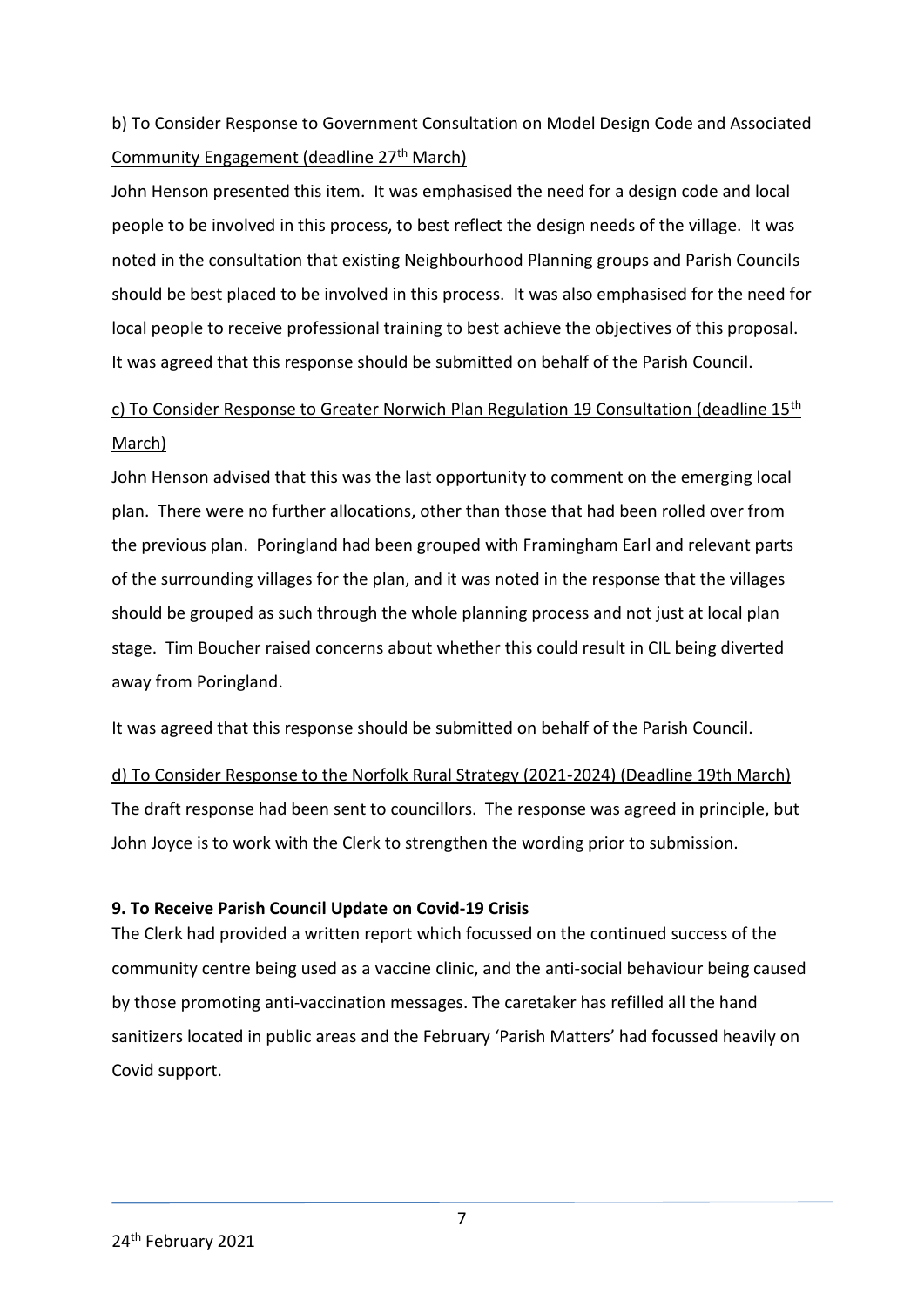John Joyce reported that the military had inspected the vaccination clinic on 21<sup>st</sup> February and it was noted how well the centre was working, and the staff were thanked for their contribution to this.

#### **10. Finance**

a) To Receive Receipts, Payments and Bank Reconciliation for January 2021 The receipts, payments and bank reconciliation for January 2021 were noted by council.

### b) To Receive Internal Audit Report

Chris Walker presented this item as a clean bill of health. John Joyce quoted from the report that 'On the basis of the programme of work we have undertaken for the year to date, we have concluded that the Council continues to maintain an adequate and effective system of internal control'.

### c) To Consider Requests for Funding

## *i) All Saints' Church PCC*

It was agreed after a proposal from Chris Walker and a second from Trevor Spruce, to donate £200 towards the running of the outreach post office at the Octagon.

### *ii) Norfolk Citizens Advice Bureau*

It was agreed after a proposal from Trevor Spruce and a second from Chris Walker, to donate £100 for the Citizens Advice Bureau, particularly in light of those affected by the Covid-19 crisis.

### d Accounts for Payment

## *i) To Agree Accounts for Payment*

Tim Boucher proposed that the following accounts should be paid, seconded by John Hodgson and carried.

| Payee                                                                                                             | <b>Description</b>          | Amount  |
|-------------------------------------------------------------------------------------------------------------------|-----------------------------|---------|
| Staff Salaries and other Contractual Employment Payments (including<br>payments to HMRC and Norfolk Pension fund) | £10,086.82                  |         |
| <b>ESPO</b>                                                                                                       | <b>Community Centre Gas</b> | £323.34 |
| <b>CGM</b>                                                                                                        | Topping up of graves        | £432.00 |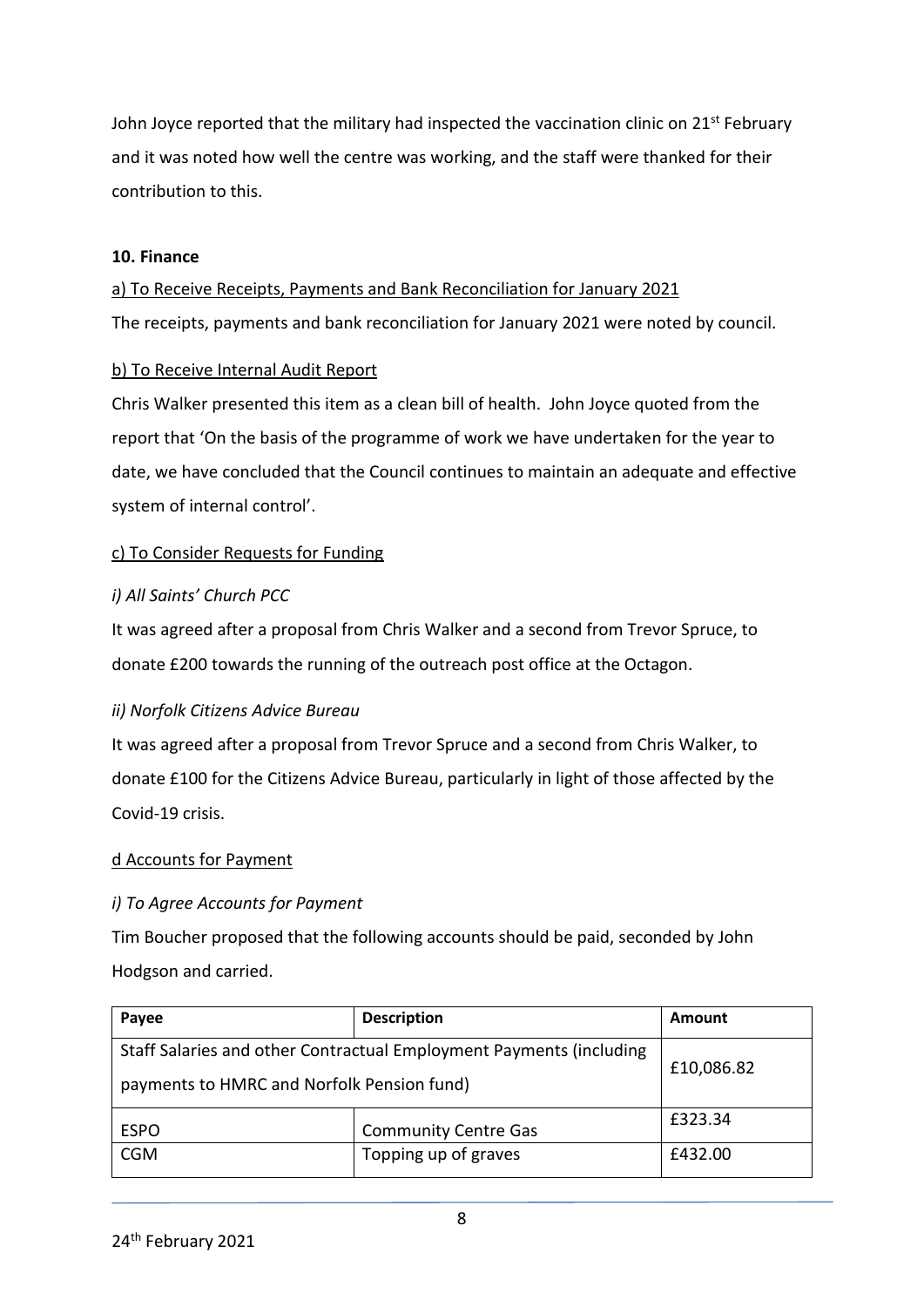| Payee                      | <b>Description</b>                       | <b>Amount</b> |
|----------------------------|------------------------------------------|---------------|
| <b>BT</b>                  | Telephone                                | £86.08        |
|                            | Telephone (overcharged - to be           | £126.00       |
| <b>BT</b>                  | credited next month)                     |               |
| Microshade                 | <b>Hosted IT</b>                         | £209.70       |
| <b>Hugh Crane</b>          | <b>Cleaning Consumables</b>              | £71.46        |
| Garden Guardian            | <b>Grounds Maintenance</b>               | £385.00       |
| Vortex grounds             | <b>Grounds Maintenance</b>               | £587.00       |
| Veolia                     | <b>Waste Removal</b>                     | £76.94        |
| N &G Heating Solutions Ltd | Boiler Service / Maintenance             | £228.60       |
| Barclaycard                | Maintenance and Improvements             | £240.74       |
| Business webpage limited   | <b>Hosted IT</b>                         | £304.00       |
| Zurich                     | Insurance                                | £3,679.77     |
| <b>Screwfix</b>            | Repairs/renewals                         | £29.99        |
| <b>Nisbetts</b>            | <b>Cleaning materials</b>                | £61.46        |
| <b>JML</b>                 | <b>Community Centre Fridge Servicing</b> | £171.60       |
| <b>Bartlett signs</b>      | Signage for Potters Way                  | £199.20       |
| South Norfolk Council      | <b>Premises Licence</b>                  | £180.00       |
| <b>Auditing Solutions</b>  | <b>Internal Audit</b>                    | £534.00       |
| Pitkin & Ruddock           | Servicing for Air Conditioning           | £852.00       |
| L Gooderham                | Mileage                                  | £30.51        |
| <b>Total Gas and Power</b> | <b>Community Centre Electricity</b>      | £820.24       |
|                            | <b>TOTAL</b>                             | £19,716.45    |

*Trevor Spruce Disconnected from the Meeting*

## *ii) To Agree Accounts for Payment (Councillors with Pecuniary Interests)*

Chris Walker proposed that the following accounts should be paid, seconded by Peter Lowndes-Burt and carried.

| Payee             | <b>Description</b>                          | Amount |
|-------------------|---------------------------------------------|--------|
| Spruce Landscapes | Supply of salt/grit for community<br>centre | £30.00 |
|                   |                                             |        |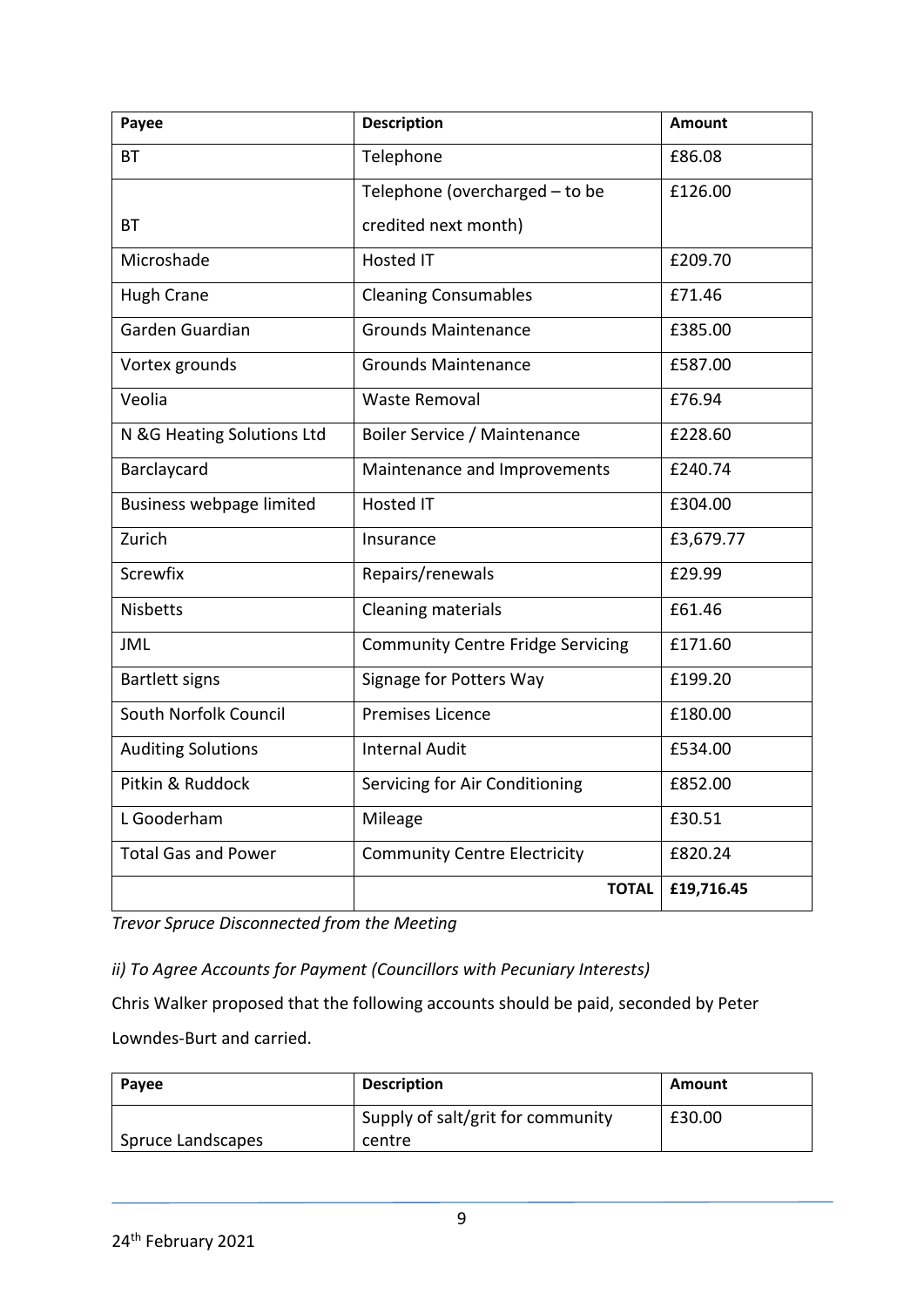| Payee | <b>Description</b> | Amount                |
|-------|--------------------|-----------------------|
|       |                    | <b>TOTAL   £30.00</b> |

*Trevor Spruce Re-joined the Meeting*

## **11. To Receive Updated Wording for Policy 2 of the Neighbourhood Plan**

John Henson reported that the updated wording for policy 2 was presented to South Norfolk Council's Cabinet on 8<sup>th</sup> February. It was unanimously accepted and is now in a period of consultation for six weeks, concluding on 29<sup>th</sup> March. It is not anticipated that the policy will go back to examination. Once consulted upon, it is unlikely that further examination will be require, and South Norfolk Council will then issue the instruction that the Neighbourhood Plan can go to referendum.

## **12. To Consider Options for Waste Disposal at the Cemetery**

A request had been received from the church to formalise an agreement which allowed the church to utilise the waste bin at the cemetery. The following was agreed after a proposal from Tim Boucher and a second from Chris Walker:

- The church be allowed use of the cemetery bin for the disposal of dead flowers and Christmas wreaths from graves.
- If the church has a working party that involves having to dispose of vegetation, if they get in touch with the Parish Council and enquire as to when the next bin collection is then, subject to the bin not being too full, they could dispose of their vegetation in the cemetery bin the night before collection.

### **13.To Receive Recommendations from the Amenities Advisory Group**

David Hewer reported that the Amenities Advisory Group met on 10<sup>th</sup> February and agreed

the following recommendations to the council:

*a) To employ the services of a land drainage consultant to draw up a scheme to help drain surface water from Mulberry Park*.

The advisory group discussed the excess surface water at Mulberry Park and the possibility of diverting some of the water to the community centre pond. Subsequent ideas suggested this should be possible via swale. It was agreed to approach potential land drainage contractors with a view to engaging a contractor to alleviate the surface water issues on the Mulberry playing field.

*b) To replace the picnic benches with recycled plastic alternatives which are designed to also accommodate wheelchairs and mobility scooters.* It was noted that the picnic benches on the Mulberry play area are coming to the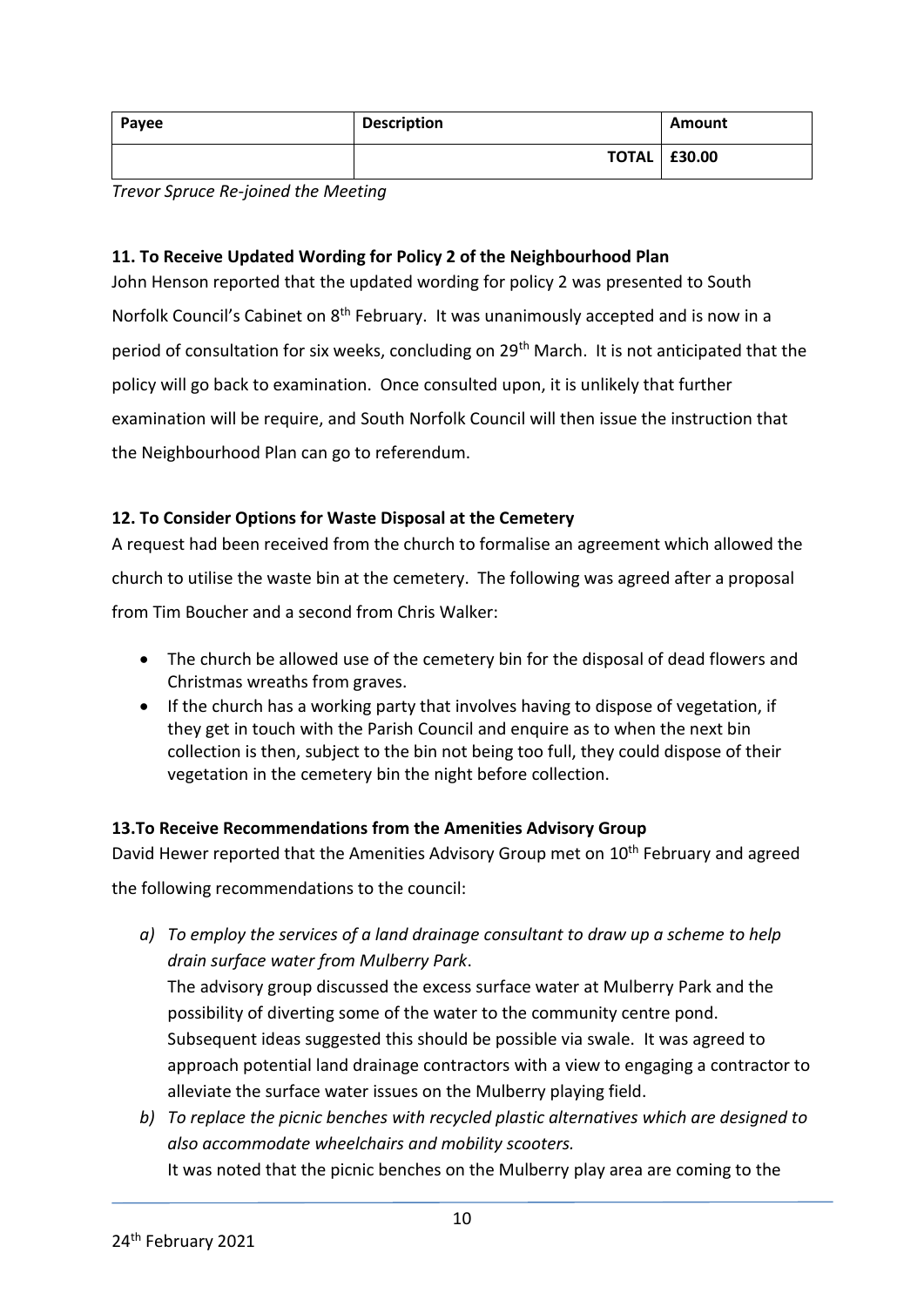end of their useful life. It was agreed to replace these with recycled plastic alternatives, with extended areas for greater accessibility for those utilising wheelchairs or mobility scooters.

*c) To order a dog bin for the Potters Way play area to be located close to the entrance with Hillside.*

It was agreed that this should be purchased and allocated to the commuted sum when received.

## *Trevor Spruce Disconnected from the Meeting*

*d) Future Maintenance Contracts*

It was agreed that the current maintenance contracts were not as effective as they could be. It was agreed that from the 2022/2023 season, the contracts would be as follows:

- o Areas of Sensitivity (memorial garden and cemetery).
- o Small Parks (Victory Avenue, Trafalgar Square, Rosebery Park, Devlin Drive and to include Potters Way and land by the Royal Oak).
- o Large Parks (Community Centre, Playing Field and to include s106 land on Community Land Project)
- o Verges (include small areas of land as part of Norfolk Homes s106 transfer).
- o The Community Woodland

The contracts will also all become three year contracts, but the start dates will be staggered.

*e) Final Payment to CGM*

£4,532.15 has been paid to CGM of a total contract worth £5,725, meaning there is £1,192.85 remaining on the contract. This consists of £375 for outstanding hedge cutting at the cemetery and £817.85 on the contract. The hedge cutting at the cemetery has been completed, therefore the Parish Council agreed to settle £375 + VAT for hedge cutting at the cemetery and to request the remaining £817.85 + VAT as a credit note for non completion of contract.

## *Trevor Spruce Re-joined the Meeting*

*f) Marking out of Cemetery Plots*

It was agreed that this should be part of the service to the funeral directors and it should fall under the role of the caretaker.

- *g) To Agree New Schedule of Fees for the Cemetery* A new schedule of fees was circulated to councillors. These were agreed and will be distributed to local funeral directors and memorial masons, to take effect from  $1<sup>st</sup>$ April 2021.
- *h) New Dog Bin on the Street*

A request has been made by a local business for a new dog bin close to them, to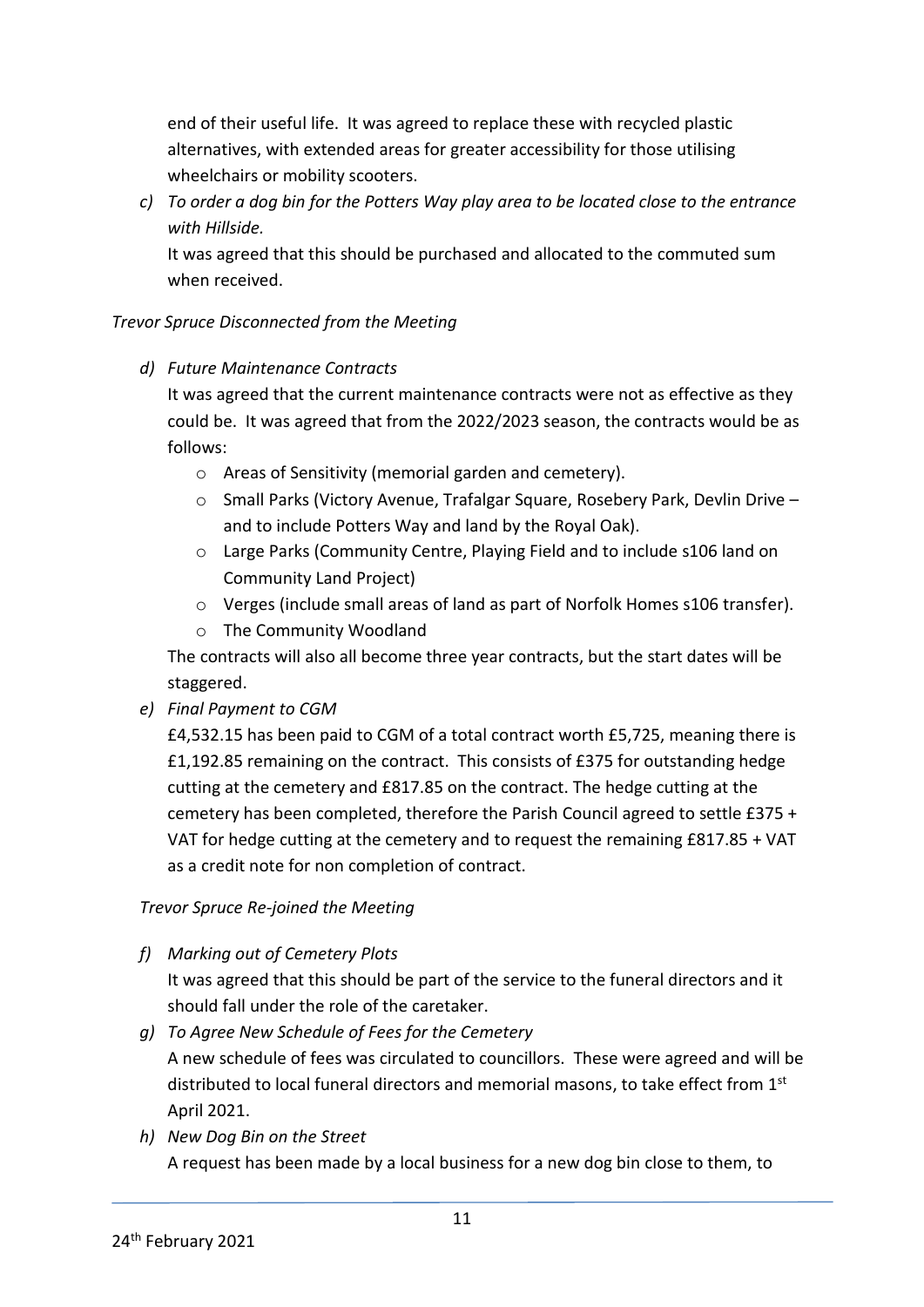prevent bagged dog waste being thrown into their car park. As there are dog bins quite close to this business, it was agreed to write to this business to ask for a contribution to purchase and maintenance/collection costs. If there is a commitment to a contribution, then the Parish Council will consider this further.

*i) Rosebery Park Lagoon Area*

Further to volunteer enthusiasm for wanting to improve this area, it was agreed to make tentative enquiries of Big Sky to see if it would be possible for the Parish Council to have the lagoon transferred to them with an appropriate commuted sum. Any information from Big Sky would be brought back to the Parish Council for further consideration.

*j) Carr Lane*

It was agreed that the Clerk would write to Norfolk County Council requesting that they cut the overgrown vegetation along Carr Lane. Whilst it was being argued that the vegetation belongs to the Parish Council, the Parish Council had been placed at a disadvantage by an extended delay in response by Norfolk County Council over ownership. Should a timelier response been received, the Parish Council would have had chance to approach Norfolk Homes about the matter before the land was transferred to the Parish Council. There is also the matter to resolve about the bollards that have been installed on Carr Lane which are preventing vehicular access to the vegetation. These bollards were installed as a result of the 278 agreement between Norfolk Homes, South Norfolk Council and Norfolk County Council.

*k) Strategic Plan for the Woodland / Lagoons*

It was agreed that the next meeting of the amenities advisory group, due to be held in May as the group would like to meet quarterly instead of half yearly, would prioritise putting together a strategic plan for the community woodland and lagoons. Groups which could provide additional advice for these areas could be brought in to support the strategy.

## **14. To Agree s106 Transfer from Norfolk Homes to the Parish Council**

The draft transfer document had been sent for the land transfer from Norfolk Homes to the Parish Council. It was agreed after a proposal from John Joyce and a second from David Hewer that the transfer documents should be signed, but completion should not occur until a snagging meeting had been held between Norfolk Homes and the Parish Council. It was agreed that Tim Boucher, John Joyce, David Hewer and the Clerk should attend the snagging meeting.